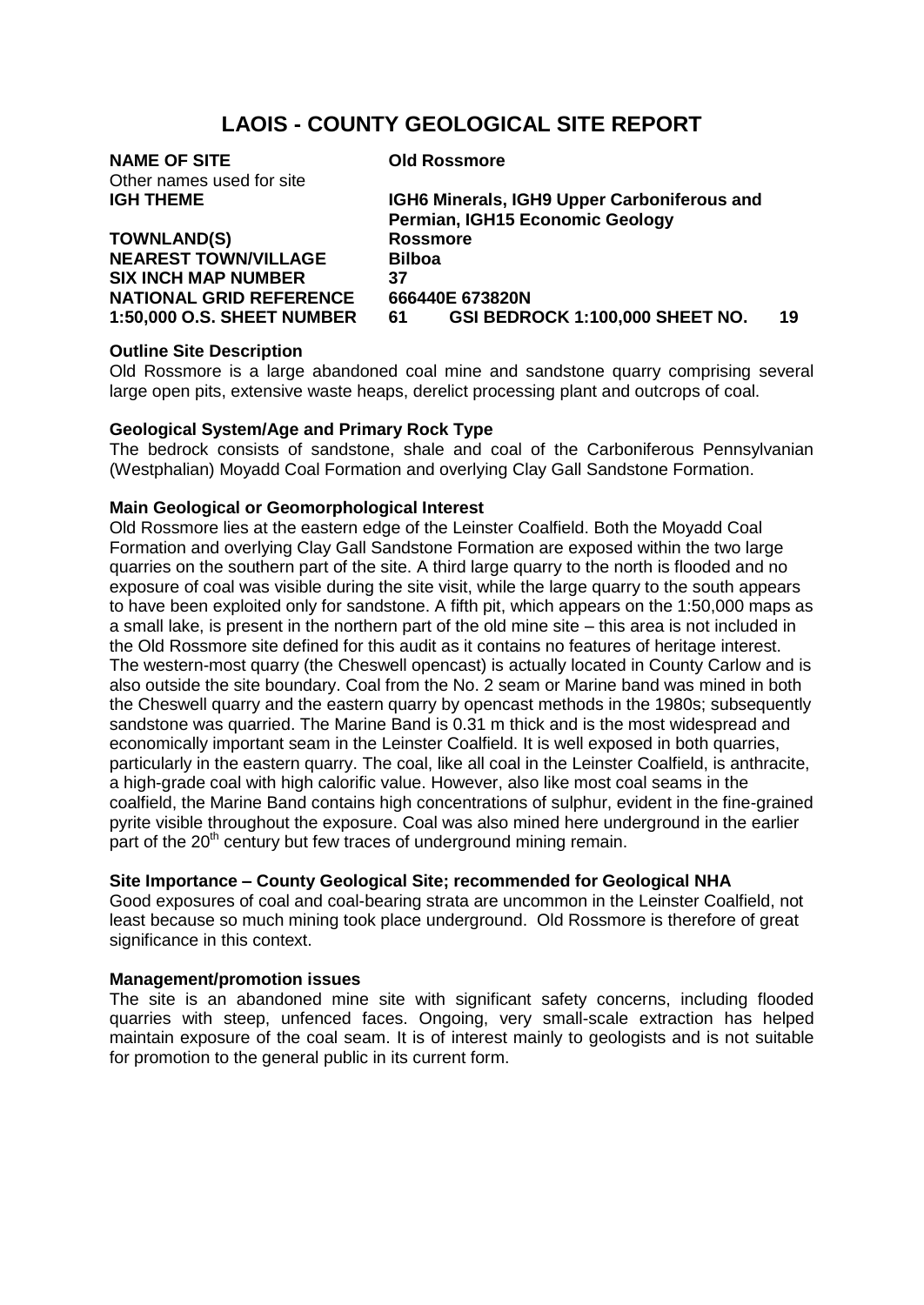

View from southwest of eastern quarry; coal exposures (dark grey) in background.



Marine Band coal seam (centre) with shale below and sandstone above.



Marine Band coal seam (close-up, A4 page for scale).